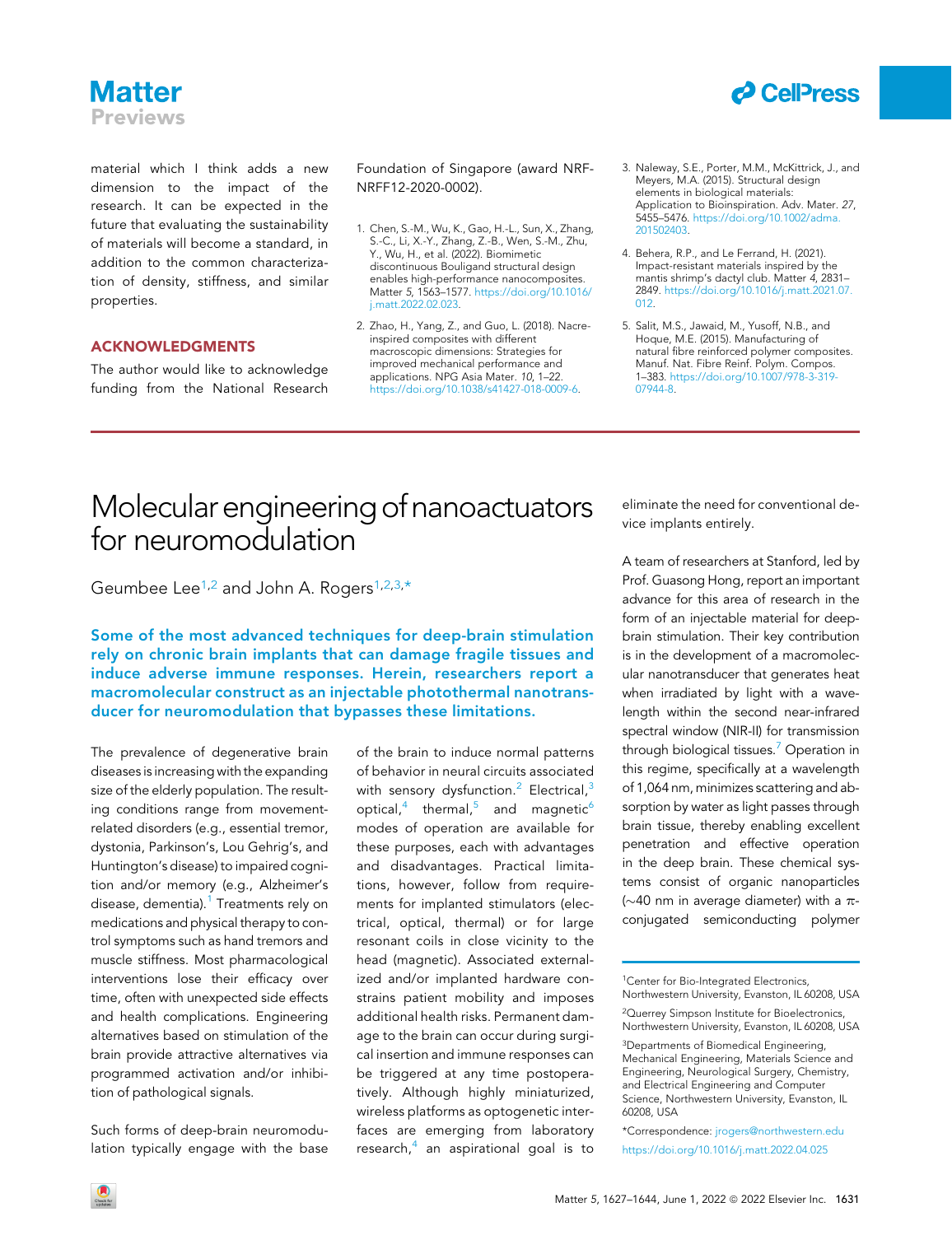



<span id="page-1-4"></span>

Figure 1. Macromolecular nanotransducers for photothermal control of neural processes (A) Materials and molecular structure of the nanotransducers (top), and a schematic illustration showing deep-brain stimulation with NIR-II illumination (bottom). (B) Photothermal activation mechanism enabled by these nanotransducers. (C) Measured changes in neuron firing rates under NIR-II illumination.

core (poly(benzobisthiadiazole-alt-vinylene)) as an efficient absorber of NIR-II light and an amphiphilic polymer shell (poly(lactide-co-glycolide)-b-poly( ethylene glycol)) as a biocompatible interface that is water soluble ([Figure 1A](#page-1-4), top) and also biodegradable.<sup>8</sup> This interesting type of optical-to-thermal nanotransducer can be injected directly into targeted regions of the deep brain as a minimally invasive, materials-oriented alternative to traditional approaches to neuromodulation that rely on implanted device hardware.

Light delivered to the surface of the skull at a distance of 50 cm or more activates these implanted nanotransducers at depths of up to 6 mm. Absorption results in a local heating to actuate temperature-sensitive neural receptors ([Figure 1A](#page-1-4), bottom) that function as non-selective channels with high permeability to calcium [\(Figure 1](#page-1-4)B). Opening these channels increases the firing rate of affected neurons [\(Fig](#page-1-4)[ure 1](#page-1-4)C). Through in vivo demonstration experiments, the research team reports that this activation leads to unilateral circling behavior and specific place preference in freely behaving subjects. Systematic studies reveal several attractive features of this process, including rapid response times (<1 s), high optical-to-thermal power conversion efficiencies (71%), and excellent photostability (no degradation over >70 heating/cooling cycles) under physiological conditions.

This photothermal mechanism for neuromodulation has broad potential for neuroscience research, with capabilities that complement those of well-established optogenetic and chemogenetic approaches. Relative to optogenetics, the scheme eliminates requirements for chronic brain implants; relative to chemogenetics, precise temporal control for neural activation and/or inactivation can be achieved easily. One specific consequence is in the ability to dissect complex neural activity of animals, without constraint and in social interacting groups, in a manner compatible with naturalistic experimental arenas. Opportunities for further improvements are in the addition of sensors to enable real-time feedback control of the temperature, potentially enabled by lightweight, fully implantable wireless devices capable of operation continuously in a battery-free mode.<sup>[9](#page-2-4),[10](#page-2-5)</sup>

### DECLARATION OF INTERESTS

The authors declare no competing interests.

- <span id="page-1-0"></span>1. Quintero Escobar, M., Pontes, J.G.d.M., and Tasic, L. (2021). Metabolomics in degenerative brain diseases. Brain Res. 1773, 147704. [https://doi.org/10.1016/j.brainres.](https://doi.org/10.1016/j.brainres.2021.147704) [2021.147704](https://doi.org/10.1016/j.brainres.2021.147704).
- <span id="page-1-1"></span>2. Mankin, E.A., and Fried, I. (2020). Modulation of human memory by deep brain stimulation of the entorhinalhippocampal circuitry. Neuron 106, 218–235. [https://doi.org/10.1016/j.neuron.](https://doi.org/10.1016/j.neuron.2020.02.024) [2020.02.024](https://doi.org/10.1016/j.neuron.2020.02.024).
- <span id="page-1-2"></span>3. Kozielski, K.L., Jahanshahi, A., Gilbert, H.B., Yu, Y., Erin, Ö., Francisco, D., Alosaimi, F., Temel, Y., and Sitti, M. (2021). Nonresonant powering of injectable nanoelectrodes enables wireless deep brain stimulation in freely moving mice. Sci. Adv. 7, eabc4189. [https://doi.](https://doi.org/10.1126/sciadv.abc4189) [org/10.1126/sciadv.abc4189.](https://doi.org/10.1126/sciadv.abc4189)
- <span id="page-1-3"></span>4. Kim, C.Y., Ku, M.J., Qazi, R., Nam, H.J., Park, J.W., Nam, K.S., Oh, S., Kang, I., Jang, J.-H., Kim, W.Y., et al. (2021). Soft subdermal implant capable of wireless battery charging and programmable controls for applications in optogenetics.